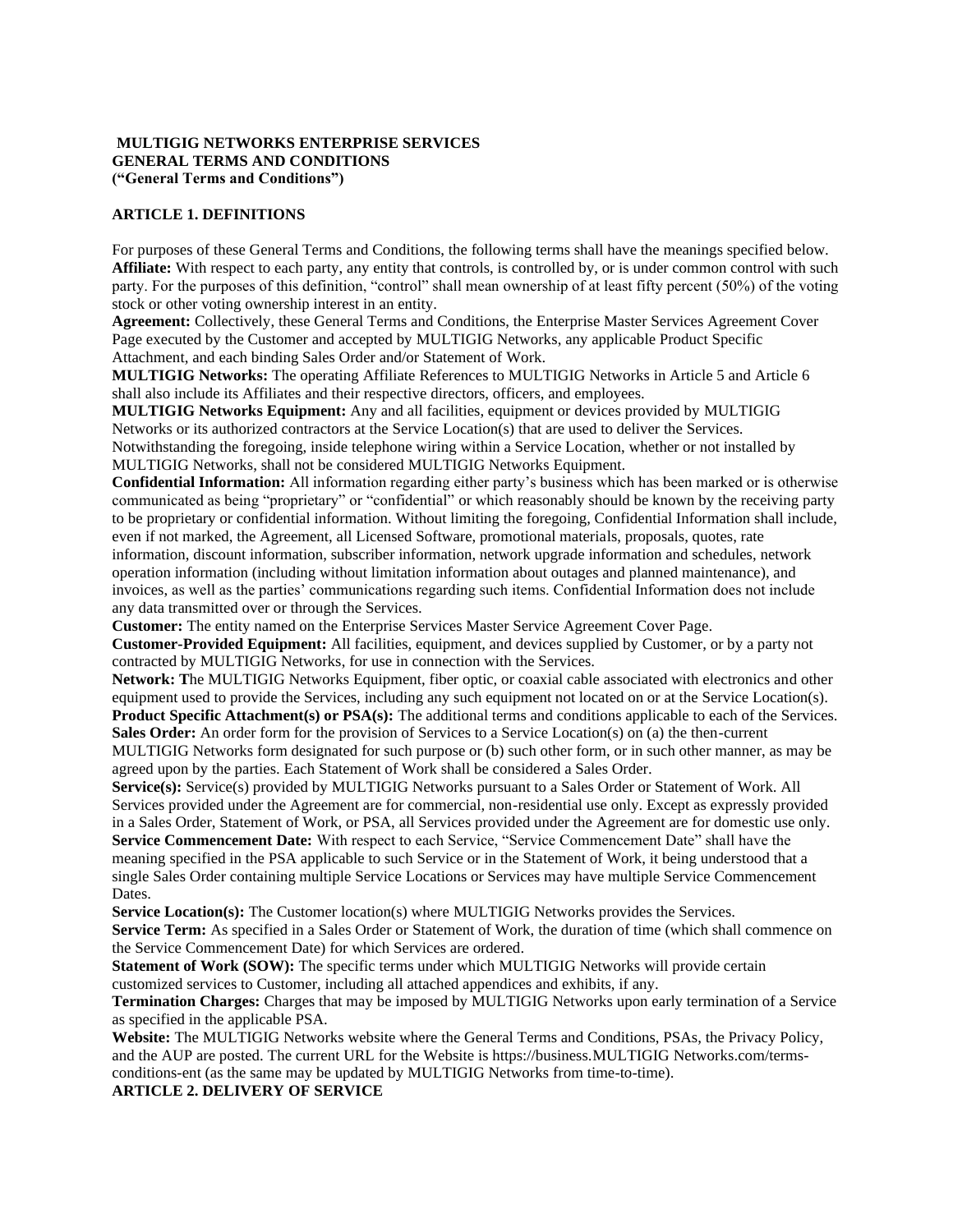**2.1 Orders.** To request Service at a Service Location(s), Customer may request from MULTIGIG Networks a Sales Order or SOW. If Customer wishes to move forward with the provision of the requested Service(s), Customer shall sign and return the Sales Order or SOW to MULTIGIG Networks, at which time it will become binding, subject to an engineering review. Each Sales Order or SOW submitted by Customer may be subject to an engineering review which will determine whether and to what extent the Network must be extended, built, or upgraded in order to provide the ordered Services. After any such engineering Enterprise Services General Terms and Conditions Ver. 3.0 – June 1, 2021 review, MULTIGIG Networks will provide Customer written notification in the event Service installation at any Service Location will require an additional non-recurring installation fee ("Custom Installation Fee" or "Construction Charges"). Notwithstanding anything to the contrary contained in this Article 2.1, Customer shall have thirty (30) days from receipt of such notice to reject the Custom Installation Fee and terminate the affected Service Location(s). In addition to the foregoing, if MULTIGIG Networks cost of installing the applicable Services (including any applicable construction costs) increases following Customer's acceptance of the Custom Installation Fee such that MULTIGIG Networks internal rate of return ("IRR") for the applicable Services is unacceptable to MULTIGIG Networks, as reasonably determined by MULTIGIG Networks, then (i) MULTIGIG Networks may increase the monthly recurring charge or Custom Installation Fee, as agreed to by Customer or (ii) if Customer does not agree to such increase, MULTIGIG Networks may terminate the applicable Sales Order or SOW upon ten (10) days' notice to Customer, without penalty.

**2.2 Access**. To deliver Services to Customer, MULTIGIG Networks may require access, right-of-way, conduit, and/or common room space within and/or outside each Service Location and facility containing the Service Location ("Access"). Within each Service Location and facility containing the Service Location, Customer shall be solely responsible for securing and maintaining such Access as MULTIGIG Networks may require to deliver the Services. In the event that Customer fails to secure or maintain such Access, MULTIGIG Networks (i) may upon thirty (30) days prior written notice cancel or terminate Service at such Service Location and such termination shall be subject to applicable Termination Charges and (ii) shall be excused from its obligations with respect to the Service(s) at such Service Location (including any obligation to issue service credits) until such time as Customer provides MULTIGIG Networks with the necessary Access. If MULTIGIG Networks is unable to secure or maintain Access outside a particular Service Location, which Access is needed to provide Services to such Service Location, Customer or MULTIGIG Networks may cancel or terminate Service at such Service Location, without further liability beyond the termination date, upon a minimum thirty (30) days' prior written notice to the other party. **2.3 Hazardous Materials**. If the presence of asbestos or other hazardous materials exists or is detected at a Service Location or within the building where the Service Location is located, MULTIGIG Networks may immediately stop providing and/or installing Services until such materials are removed. Customer shall be responsible for any additional expense incurred by MULTIGIG Networks as a result of encountering, or in the avoidance of, hazardous materials.

### **2.4 Equipment.**

**A. MULTIGIG Networks Equipment.** MULTIGIG Networks may, in its sole discretion, remove or change MULTIGIG Networks Equipment. Customer shall not move, disconnect, attempt to repair, or otherwise tamper with any MULTIGIG Networks Equipment or permit others to do so, and shall not use the MULTIGIG Networks Equipment for any purpose other than as authorized by the Agreement. Customer shall (i) provide an adequate environmentally controlled space and such

electricity as may be required for installation, operation, and maintenance of the MULTIGIG Networks Equipment and (ii) be responsible for damage to, or loss of, MULTIGIG Networks Equipment caused by its acts or omissions, or by fire, theft, or other casualty at the Service Location(s), unless caused by the gross negligence or willful misconduct of MULTIGIG Networks. MULTIGIG Networks shall maintain, at its cost, MULTIGIG Networks Equipment during the term of this Agreement; provided, however, that such maintenance shall be at Customer's cost to the extent it is related to causes other than the ordinary and proper use of the MULTIGIG Networks Equipment. Upon termination or expiration of this Agreement and/or any Sales Order or SOW, Customer shall be responsible for the return of all applicable MULTIGIG Networks Equipment. Until such time as the MULTIGIG Networks Equipment is returned to MULTIGIG Networks, MULTIGIG Networks may continue to invoice Customer for the monthly fee applicable to such MULTIGIG Networks Equipment. If any returned MULTIGIG Networks Equipment has been damaged and/or destroyed other than by MULTIGIG Networks or its agents, normal wear and tear excepted, MULTIGIG Networks may, in its sole discretion, invoice Customer for the manufacturer's list price of such MULTIGIG Networks Equipment or the cost of repair.

**B. Customer-Provided Equipment.** Customer shall have sole responsibility for providing maintenance, repair, operation, and replacement of all Customer-Provided Equipment, inside telephone wiring, and other Customer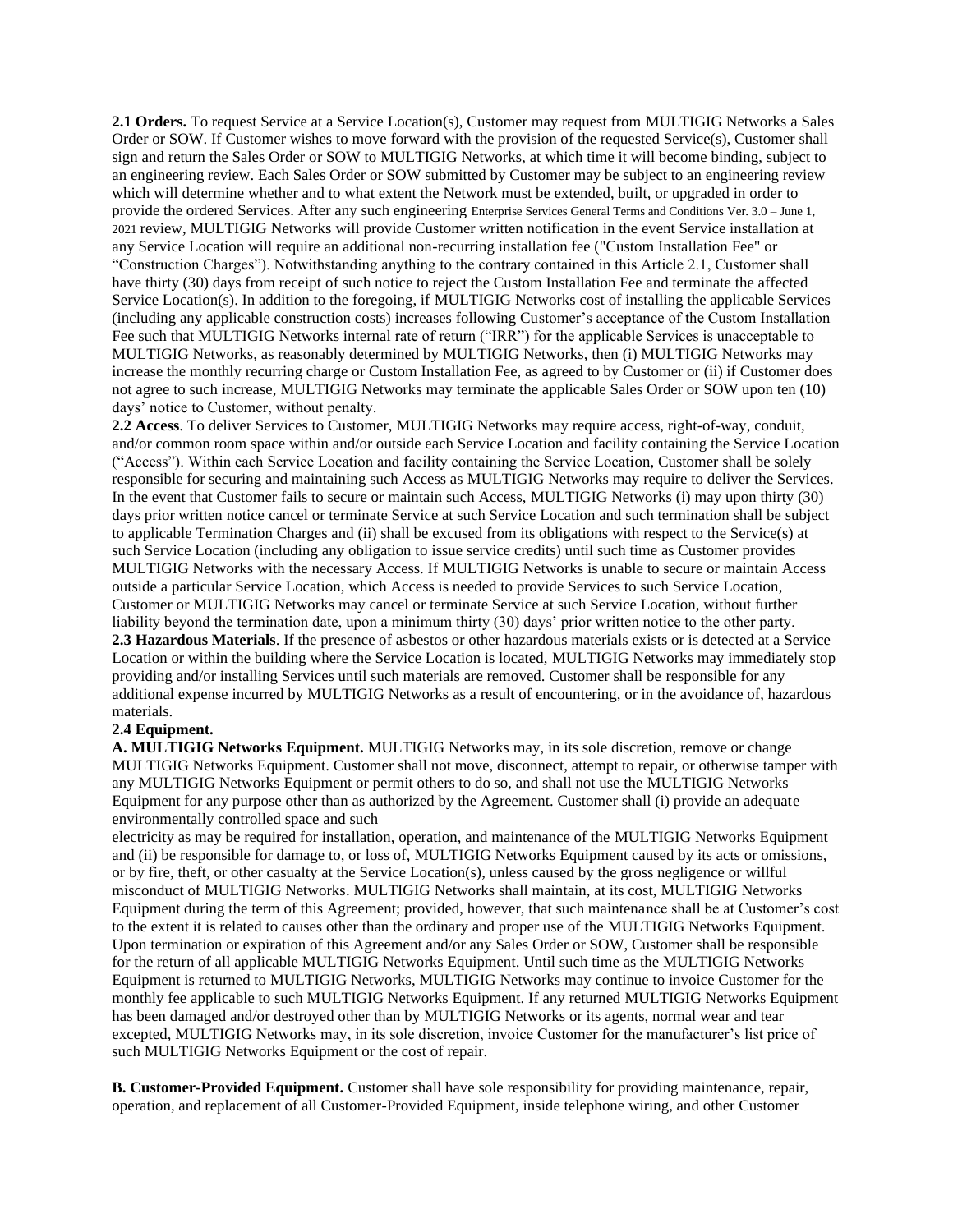equipment and facilities on the Customer's side of the Demarcation Point. "Demarcation Point" means the point of interconnection between the Network and Customer-Provided Equipment located at a Service Location. Neither MULTIGIG Networks nor its employees, Affiliates, agents, or contractors shall (i) have any obligation to install, operate, or maintain Customer-Provided Equipment or (ii) be liable for any damage, loss, or destruction to Customer-Provided Equipment, unless caused by the gross negligence or willful misconduct of MULTIGIG Networks. Customer-Provided Equipment shall at all times be compatible with the Network. Customer shall be responsible for the payment of service charges for visits by MULTIGIG Networks's employees or agents to a Service Location when the service difficulty or trouble report results from Customer-Provided Equipment.

## **2.5 Network; Intellectual Property; IP Addresses.**

**A.** The Network is and shall remain the property of MULTIGIG Networks regardless of whether installed within, upon, overhead, above, or underground at or near the Service Location and shall not be considered a fixture or an addition to the land or the Service Location(s) located thereon. Customer agrees that it shall take no action that directly or indirectly impairs MULTIGIG Networkstitle to the Network, or any portion thereof, or exposes MULTIGIG Networks to any claim, lien, encumbrance, or legal process, except as otherwise agreed in writing by the parties. Nothing in this Agreement shall preclude MULTIGIG Networks from using the Network for services provided to other MULTIGIG Networks customers, it being understood that, with respect to any Ethernet Services, the access circuit between a Service Location and the applicable MULTIGIG Networks Network gateway switch shall be solely used to provide the applicable Ethernet Services to Customer. Enterprise Services General Terms and Conditions Ver. 3.0 – June 1, 2021

**B.** Title and intellectual property rights to (i) the Services and (ii) any computer software or code provided by MULTIGIG Networks to use the Services, including, but not limited to, associated documentation, and all updates thereto ("Licensed Software") are, in each case, owned by MULTIGIG Networks, its agents, suppliers, or affiliates or their licensors or otherwise by the owners of such material. The copying, redistribution, bundling, or publication of the Services, in whole or in part, without the express prior written consent of MULTIGIG Networks or other owner of such material, is prohibited.

**C.** The Agreement provides no right to use any party's or its Affiliates' trademarks, service marks, or trade names, or to otherwise refer to the other party in any marketing, promotional, or advertising materials or activities. **2.6 License Grant.** If Customer requires the use of Licensed Software from MULTIGIG Networks in order to use the Services, Customer shall have a nonexclusive, nontransferable, and limited license to use such Licensed Software in object code only and solely to the extent necessary to use the applicable Service during the corresponding Service Term. Customer may not claim title to, or an ownership interest in, any Licensed Software (or any derivations or improvements thereto), and Customer shall execute any documentation reasonably required by MULTIGIG Networks, including, without limitation, end-user license agreements, for the Licensed Software. Customer shall not: (i) copy the Licensed Software (or any upgrades thereto or related written materials) except for emergency back-up purposes or as permitted by the express written consent of MULTIGIG Networks; (ii) reverse engineer, decompile, or disassemble the Licensed Software; (iii) sell, lease, license, or sublicense the Licensed Software; or (iv) create, write, or develop any derivative software or any other software program based on the Licensed Software. Customer acknowledges that the use of Service may periodically require, and consents to MULTIGIG Networks provision of, updates and/or changes to the Licensed Software resident in the MULTIGIG Networks Equipment or Customer Provided-Equipment.

# **ARTICLE 3. BILLING AND PAYMENT**

### **3.1 Charges; Changes to MRC; Taxes.**

**A.** Customer agrees to pay all charges associated with the Services, including, but not limited to, any fees or payment obligations in connection with the Services imposed by governmental or quasi-governmental bodies in connection with the sale, installation, use, or provision of the Services (e.g., applicable franchise fees, right of way fees, and Universal Service Fund charges) regardless of whether MULTIGIG Networks or its Affiliates pay the fees directly or are required or permitted by law to collect them from Customer. Any failure on the part of Customer to be ready to receive Service, or any refusal on the part of Customer to receive Service, shall not relieve Customer of its obligation to pay charges for any Service that is otherwise available for use. For the avoidance of doubt,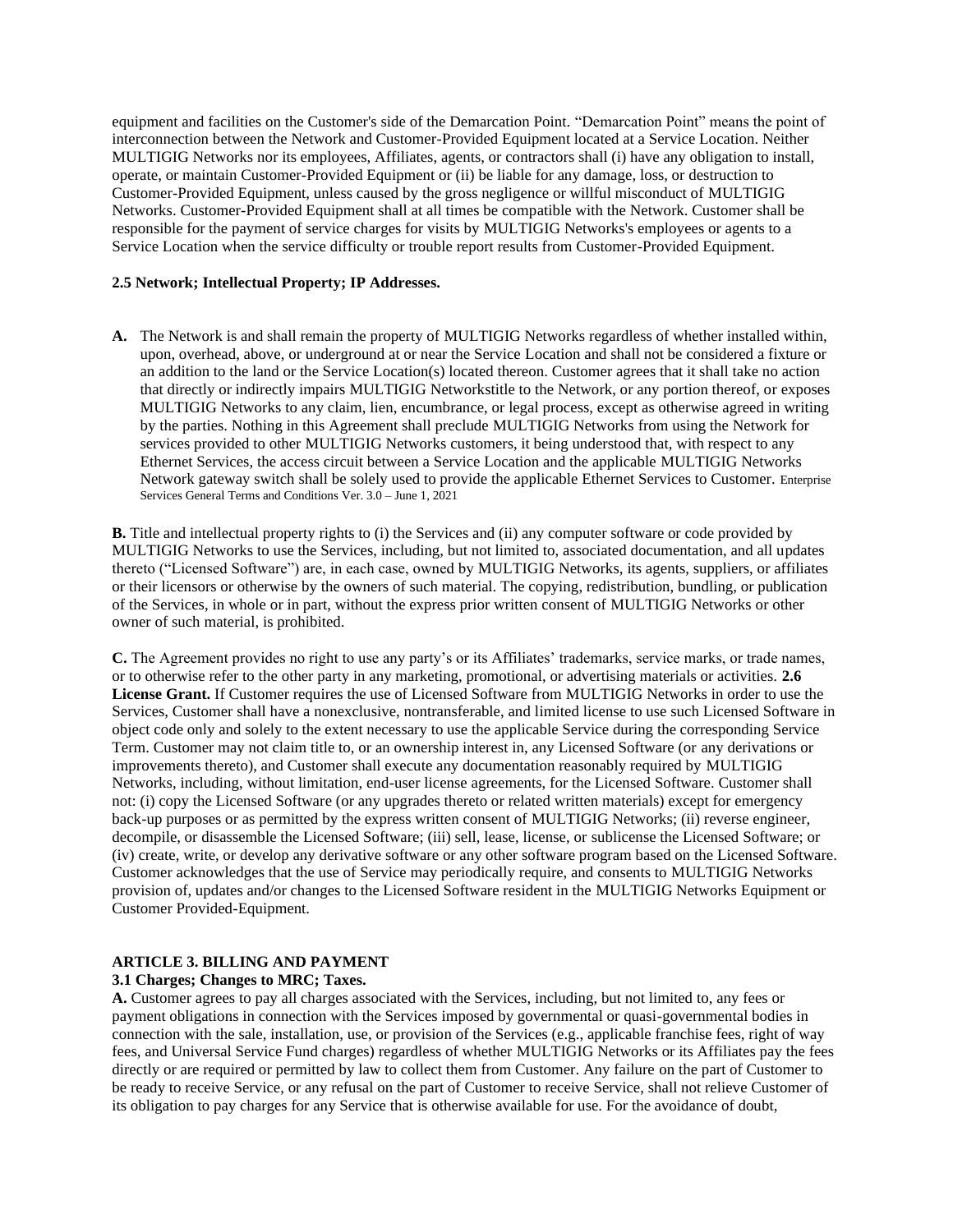MULTIGIG Networks shall not be responsible for any purchases made by Customer or its end users while using the Services.

**B.** With respect to each Sales Order, MULTIGIG Networks may, upon thirty (30) days prior written notice to Customer (or such longer period as may be required by law), modify the monthly recurring service charges applicable to (i) Ethernet and Internet Services at any time after the expiration of the initial Service Term and (ii) any other services at any time. Customer acknowledges and agrees that such notice requirement may be satisfied by including notice of a monthly recurring service charge modification(s) in a Customer invoice. Customer shall have thirty (30) days from receipt of any such notice to cancel the applicable Service without liability for Termination Charges. Should Customer fail to cancel within such timeframe, Customer shall be deemed to have accepted the modified Service pricing. Notwithstanding anything to the contrary contained in this Article 3.2(B), MULTIGIG Networks may modify equipment charges upon notice to Customer.

**C.** Except to the extent Customer provides a valid tax exemption certificate prior to the delivery of Service, Customer shall be responsible for the payment of any and all applicable local, state, and federal taxes or fees (however designated). Customer shall also be responsible to pay any taxes that become applicable retroactively.

### **3.2 Payment Terms; Disputes.**

**A.** Except as otherwise indicated herein or in a PSA, MULTIGIG Networks will invoice Customer in advance on a monthly basis for all monthly recurring charges and fees arising under the Agreement. All other charges will be billed monthly in arrears, including without limitation, certain usage-based charges. Payment is due within thirty (30) days after the invoice date. If a Service Commencement Date is not the first day of a billing period, Customer's first monthly invoice shall include any pro-rated charges for the Services from the Service Commencement Date to the start of the next billing period. Except to the extent otherwise prohibited by law, Customer will be assessed a service charge up to the full amount permitted under applicable law for any check or other instrument used to pay for the Services that has been rejected by the bank or other financial institution. Subject to Customer's right to dispute charges in accordance with Article 3.2(B), any payment not made when due will be subject to a late charge equal to (i) 1.5% per month or (ii) the highest rate allowed by law, whichever is lower. If MULTIGIG Networks is required to use a collection agency or attorney to collect any amount owed by Customer or any unreturned MULTIGIG Networks Equipment, Customer agrees to pay all reasonable costs of collection or other action. No acceptance of partial payment(s) by MULTIGIG Networks shall constitute a waiver of any rights to collect the full balance owed under the Agreement. **B.** If Customer disputes any portion of an invoice, Customer shall pay the undisputed portion of the invoice and submit a written claim, including all substantiating documentation, to MULTIGIG Networks for the disputed amount of the invoice by the invoice due date. The parties shall negotiate in good faith to resolve any billing dispute submitted by Customer pursuant to this Article 3.2(B). Under no circumstances may Customer submit a billing dispute to MULTIGIG Networks later than ninety (90) days following Customer's receipt of the applicable invoice. **5.1 Limitation of Liability.** 

**3.3 Credit Approval and Deposits.** Delivery of Services may be subject to credit approval. Customer authorizes MULTIGIG Networks to make inquiries and to receive information about Customer's credit history from others and to enter this information in Customer's records. MULTIGIG Networks, in its sole discretion, may deny the Services based upon an unsatisfactory credit history. Subject to applicable regulations, MULTIGIG Networks may require Customer to make a deposit as a condition to MULTIGIG Networks provision of the Services.

## **ARTICLE 4. TERM & TERMINATION**

**4.1 Sales Order Term.** Upon the expiration of the Service Term applicable to a Sales Order, each Service Term shall automatically renew for successive periods of one (1) year each (each, a "Renewal Term"), unless prior written notice of non-renewal is delivered by either party to the other at least thirty (30) days before the expiration of the Service Term or the then current Renewal Term. To the extent the initial Service Term or a Renewal Term applicable to a Sales Order extends beyond the expiration date of the MSA Term, such Sales Order shall continue to be governed by the terms and conditions of the Agreement. The MSA Term commences on the Effective Date and continues for the time set forth on the Master Services Agreement Cover Page.

**4.2 Termination for Convenience.** Notwithstanding any other term or provision in this Agreement, Customer shall have the right, in its sole discretion, to terminate any or all Sales Order(s) or SOW(s) at any time, upon thirty (30) days prior written notice to MULTIGIG Networks (subject to applicable Termination Charges).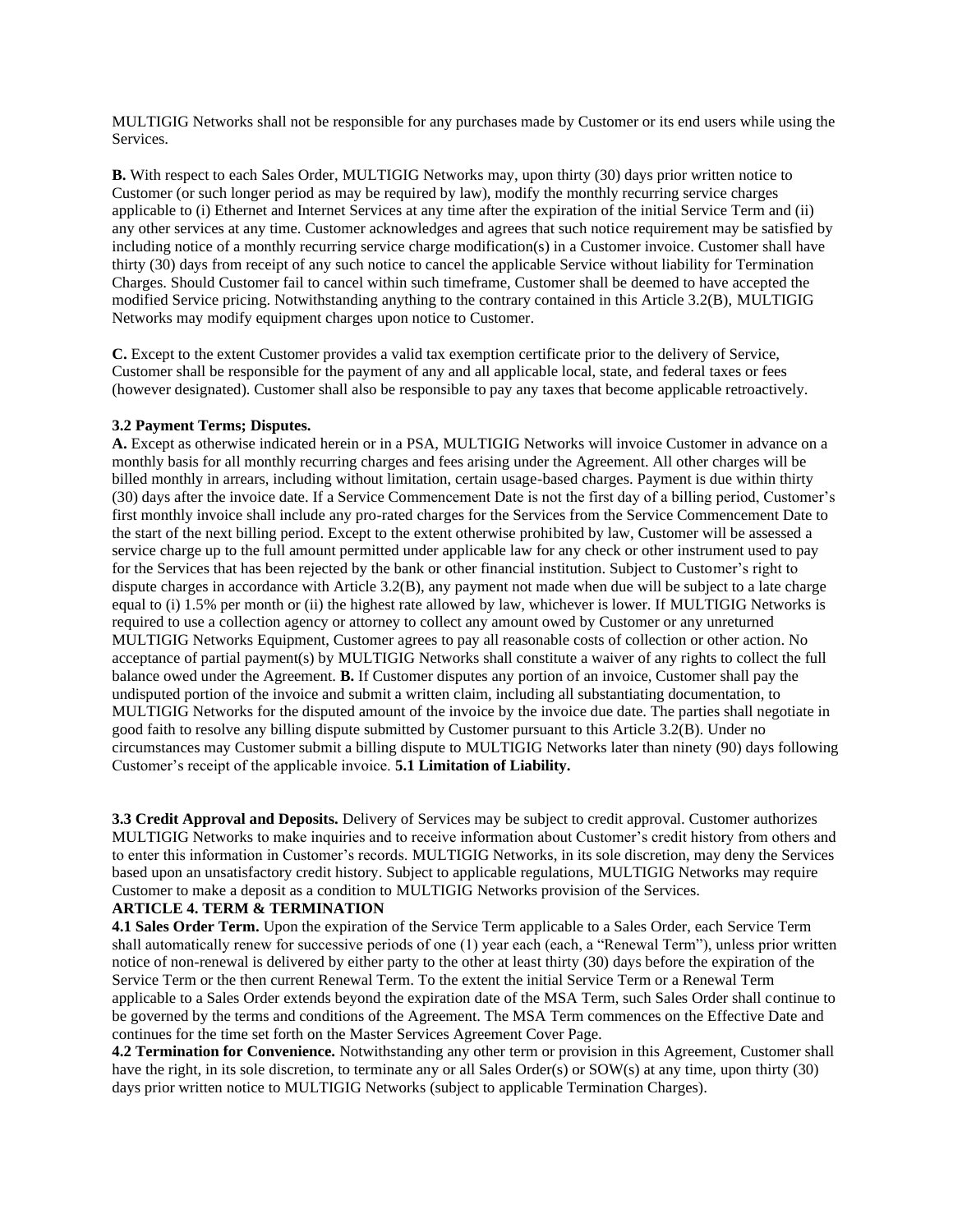**4.3 Termination for Cause.** If either party breaches any material term of the Agreement and the breach continues un-remedied for thirty (30) days after written notice of default, the other party may terminate for cause any Sales Order or SOW materially affected by the breach. In addition to its other remedies, if the Customer is in breach of a payment obligation and fails to make payment in full within thirty (30) days after written notice of default, MULTIGIG Networks may suspend the Service(s) under the affected Sales Order(s) or SOW(s). Subject to applicable law, either party may terminate a Sales Order or SOW immediately upon notice to the other party if the other party has become insolvent or involved in liquidation or termination of its business, or adjudicated bankrupt, or been involved in an assignment for the benefit of its creditors.

**4.4 Effect of Expiration/Termination of a Sales Order or SOW.** Upon the expiration or termination of a Sales Order or SOW for any reason, MULTIGIG Networks (i) shall disconnect the applicable Service and (ii) may assess and collect from Customer applicable Termination Charges (unless the Service is terminated by Customer pursuant Article 4.3 above). Termination by either party of a Sales Order or SOW does not waive any other rights or remedies that it may have under this Agreement.

**ARTICLE 5. LIMITATION OF LIABILITY; DISCLAIMER OF WARRANTIES A. THE AGGREGATE LIABILITY OF MULTIGIG NETWORKS AND ITS AGENTS, SUPPLIERS, AND LICENSORS FOR ANY AND ALL LOSSES, DAMAGES, AND CAUSES OF ACTION ARISING OUT OF THE AGREEMENT, INCLUDING, BUT NOT LIMITED TO, THE PERFORMANCE OF SERVICE, AND NOT OTHERWISE LIMITED HEREUNDER, WHETHER IN CONTRACT, TORT, OR OTHERWISE, SHALL NOT EXCEED DIRECT DAMAGES EQUAL TO THE SUM TOTAL OF PAYMENTS MADE BY CUSTOMER TO MULTIGIG NETWORKS DURING THE THREE (3) MONTHS IMMEDIATELY PRECEDING THE EVENT FOR WHICH DAMAGES ARE CLAIMED. THIS LIMITATION SHALL NOT APPLY TO MULTIGIG NETWORKSINDEMNIFICATION OBLIGATIONS AND CLAIMS FOR DAMAGE TO PROPERTY AND/OR PERSONAL INJURIES (INCLUDING DEATH) ARISING OUT OF THE GROSS NEGLIGENCE OR WILLFUL MISCONDUCT OF MULTIGIG NETWORKS WHILE ON THE CUSTOMER SERVICE LOCATION. B. NOTWITHSTANDING ANYTHING TO THE CONTRARY CONTAINED IN THE AGREEMENT, IN NO EVENT SHALL THE AGGREGATE LIABILITY OF MULTIGIG NETWORKS AND ITS AGENTS, SUPPLIERS, AND LICENSORS UNDER THIS AGREEMENT FOR ALL INDEMNIFICATION OF INTELLECTUAL PROPERTY CLAIMS UNDER SECTION 6(i) OF THESE GENERAL TERMS AND CONDITIONS EXCEED THE GREATER OF (I) ONE (1) MILLION DOLLARS (\$1,000,000) AND (II) THE SUM TOTAL OF PAYMENTS MADE BY CUSTOMER DURING THE TWELVE (12) MONTH PERIOD IMMEDIATELY PRECEDING THE DATE ON WHICH THE INTELLECTUAL PROPERTY CLAIM FIRST AROSE. C. NOTWITHSTANDING ANYTHING TO THE CONTRARY CONTAINED IN THE AGREEMENT, IN NO EVENT SHALL MULTIGIG NETWORKS AND ITS AGENTS, SUPPLIERS, AND LICENSORS BE LIABLE FOR ANY LOSS, DAMAGE, OR CLAIM ARISING OUT OF OR RELATED TO: (1) CONTENT OR DATA RECEIVED OR DISTRIBUTED BY CUSTOMER OR ITS USERS THROUGH THE SERVICES; (2) ANY ACT OR OMISSION OF CUSTOMER, ITS USERS, OR THIRD PARTIES NOT UNDER THE CONTROL OF MULTIGIG NETWORKS; (3) INTEROPERABILITY, INTERACTION, OR INTERCONNECTION OF THE SERVICES WITH APPLICATIONS, EQUIPMENT, SERVICES, OR NETWORKS PROVIDED BY CUSTOMER OR THIRD PARTIES NOT UNDER THE CONTROL OF MULTIGIG NETWORKS; OR (4) LOSS OR DESTRUCTION OF ANY CUSTOMER** 

**HARDWARE, SOFTWARE, FILES, OR DATA RESULTING FROM ANY VIRUS OR OTHER HARMFUL FEATURE OR FROM ANY ATTEMPT TO REMOVE IT. CUSTOMER IS SOLELY RESPONSIBLE FOR BACKING UP ITS DATA, FILES, AND SOFTWARE PRIOR TO THE INSTALLATION OF SERVICE AND AT REGULAR INTERVALS THEREAFTER.** 

**D. NOTWITHSTANDING ANYTHING TO THE CONTRARY CONTAINED IN THIS AGREEMENT, NEITHER PARTY SHALL BE LIABLE TO THE OTHER FOR ANY INCIDENTAL, INDIRECT, SPECIAL, COVER, PUNITIVE, OR CONSEQUENTIAL DAMAGES, WHETHER OR NOT FORESEEABLE, OF ANY KIND, INCLUDING, BUT NOT LIMITED TO, ANY LOSS OF REVENUE, LOSS OF USE, LOSS OF BUSINESS, OR LOSS OF PROFIT WHETHER SUCH ALLEGED LIABILITY ARISES IN CONTRACT OR TORT; PROVIDED, THAT, THE FOREGOING LIMITATION SHALL NOT LIMIT CUSTOMER'S LIABILITY FOR AMOUNTS OWED FOR THE SERVICES, FOR ANY EQUIPMENT OR SOFTWARE PROVIDED BY MULTIGIG NETWORKS, OR FOR TERMINATION CHARGES. 5.2 Disclaimer of Warranties. TO THE MAXIMUM EXTENT ALLOWED BY LAW, MULTIGIG NETWORKS EXPRESSLY DISCLAIMS ALL EXPRESS, IMPLIED, AND/OR STATUTORY**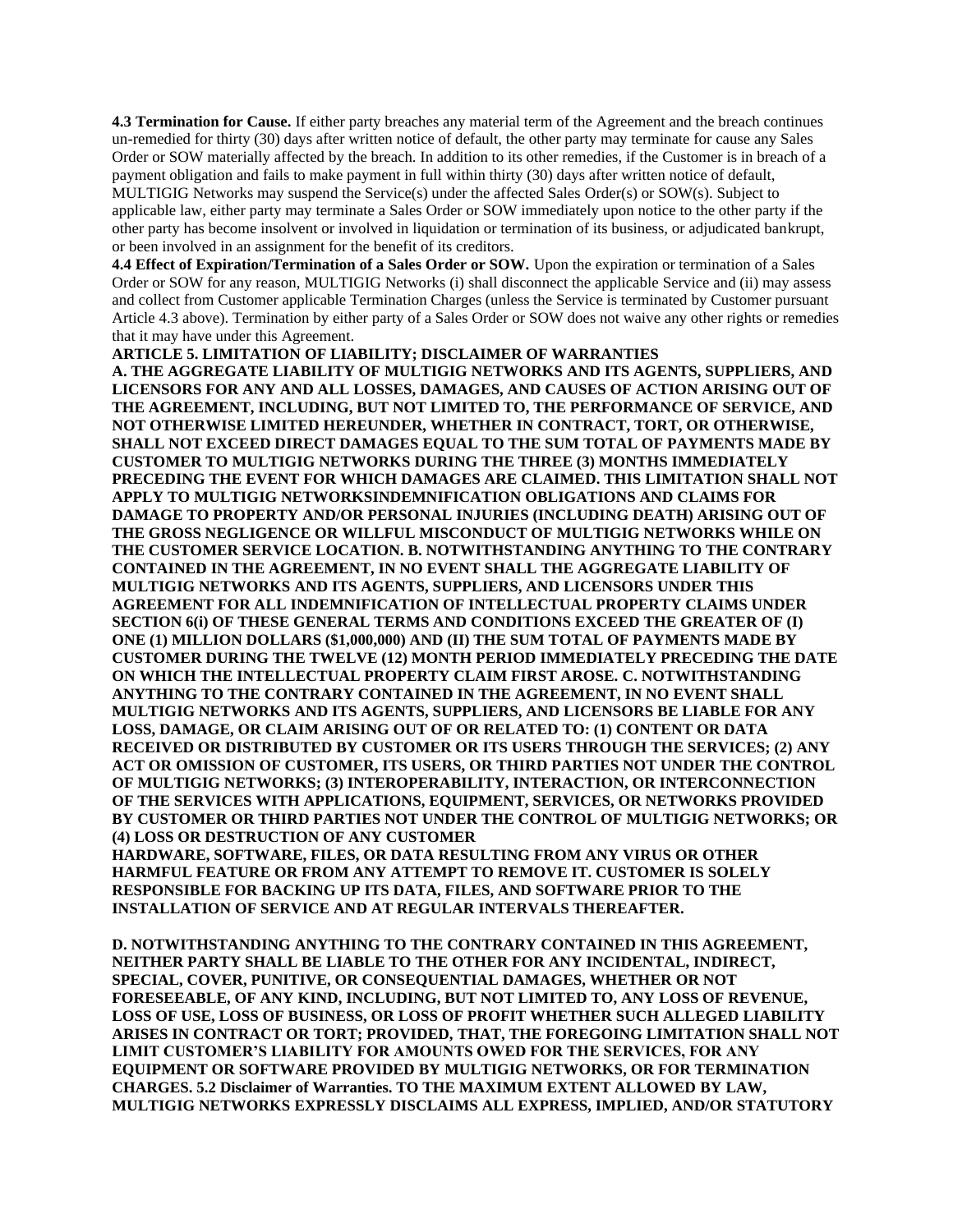**WARRANTIES, INCLUDING, BUT NOT LIMITED TO, WARRANTIES OF MERCHANTABILITY, FITNESS FOR A PARTICULAR PURPOSE, TITLE AND NONINFRINGEMENT.** Without limiting the generality of the foregoing, and except as otherwise identified in a PSA, MULTIGIG Networks does not warrant that the Services, MULTIGIG Networks Equipment, or Licensed Software will be uninterrupted, error-free, or free of latency or delay, or that the Services, MULTIGIG Networks Equipment, or Licensed Software will meet Customer's requirements, or that the Services, MULTIGIG Networks Equipment, or Licensed Software will prevent unauthorized access by third parties. Customer acknowledges and agrees that the Services are not fail-safe and are not designed or intended for use in situations requiring fail-safe performance or in which an error or interruption in the Services could lead to severe injury to business, persons, property, or environment.

**5.3 Exclusive Remedies.** Customer's sole and exclusive remedies are as expressly set forth in the Agreement. In those states where Customer's remedies cannot be so limited, the liability of MULTIGIG Networks is limited to the maximum extent permitted by law.

### **ARTICLE 6. INDEMNIFICATION**

**6.1 MULTIGIG Networks Indemnification Obligations.** Subject to Sections 5.1(B), 5.1(C), and 5.1(D) and any other limitations contained in the Agreement, MULTIGIG Networks shall indemnify, defend, and hold harmless Customer, its Affiliates and their respective employees, directors, officers, and agents (the "Customer Indemnified Parties") from and against all damages, liabilities, losses, and expenses (including reasonable attorneys' fees) arising out of a claim or demand by a third party ("Claims") incurred as a result of (i) infringement of U.S. patent or copyright law based solely on MULTIGIG Networks Equipment or Licensed Software; provided, that, MULTIGIG Networks shall have no liability for any claim of infringement arising from: (a) MULTIGIG Networks compliance with any designs, specifications, or instructions of Customer; (b) modification or alteration of the Licensed Software or MULTIGIG Networks Equipment by Customer or a third party without the prior knowledge and written approval of an authorized officer of MULTIGIG Networks; (c) use of the Licensed Software or MULTIGIG Networks Equipment in a way not authorized in writing by an authorized officer of MULTIGIG Networks; and/or (d) Customer's failure to use an updated version of the Licensed Software or MULTIGIG Networks Equipment which has been provided, or made available, to Customer and (ii) damage to tangible personal property or real property, and personal injuries (including death) to the extent caused by the gross negligence or willful misconduct of MULTIGIG Networks while working on the Service Locations. For purposes of this Article 6.1, any claims by any end-user of the Services shall not be included in the definition of Claims.

**6.2 Customer's Indemnification Obligations.** Customer shall indemnify, defend, and hold harmless MULTIGIG Networks and its agents, suppliers, and licensors from any and all Claims arising on account of or in connection with Customer's and its users' use or sharing of the Service provided under the Agreement, including with respect to: (i) any content received or distributed by Customer or its users through the Service; (ii) libel, slander, infringement of copyright, or unauthorized use of trademark, trade name, or service mark arising out of communications via the Service; (iii) for patent infringement arising from Customer's combining or connection of Customer-Provided Equipment to use the Service; and (iv) for damage arising out of the gross negligence or willful misconduct of Customer.

**6.3 Indemnification Procedures.** To the extent a party may be entitled to indemnification under this Agreement (an "Indemnified Party"), such Indemnified Party shall (i) promptly notify the other party (the "Indemnifying Party") in writing of any pending or threatened Claim that gives rise to a right of indemnification (an "Action") and (ii) cooperate in every reasonable way to facilitate the defense or settlement of such Action. The Indemnifying Party shall assume the defense of any Action with counsel selected by the Indemnifying Party. The Indemnified Party may employ its own counsel in any such case and shall pay such counsel's fees and expenses. The Indemnifying Party shall have the right to settle any Action; provided, however, that to the extent that such settlement requires the Indemnified Party to take or refrain from taking any action or purports to obligate the Indemnified Party, then the Indemnifying Party shall not settle such Action without the prior written consent of the Indemnified Party, which consent shall not be unreasonably withheld, conditioned, or delayed.

# **ARTICLE 7. CONFIDENTIAL INFORMATION AND PUBLICITY**

**7.1 Disclosure and Use.** All Confidential Information disclosed by either party shall, during the term of the Agreement and for two (2) years after the expiration or termination thereof (or such longer period as may be required by law), shall not be disclosed to any third party without the disclosing party's express written consent. Notwithstanding the foregoing, such information may be disclosed (A) to the receiving party's employees, affiliates, and agents who have a need to know for the purpose of performing under this Agreement, using the Services, and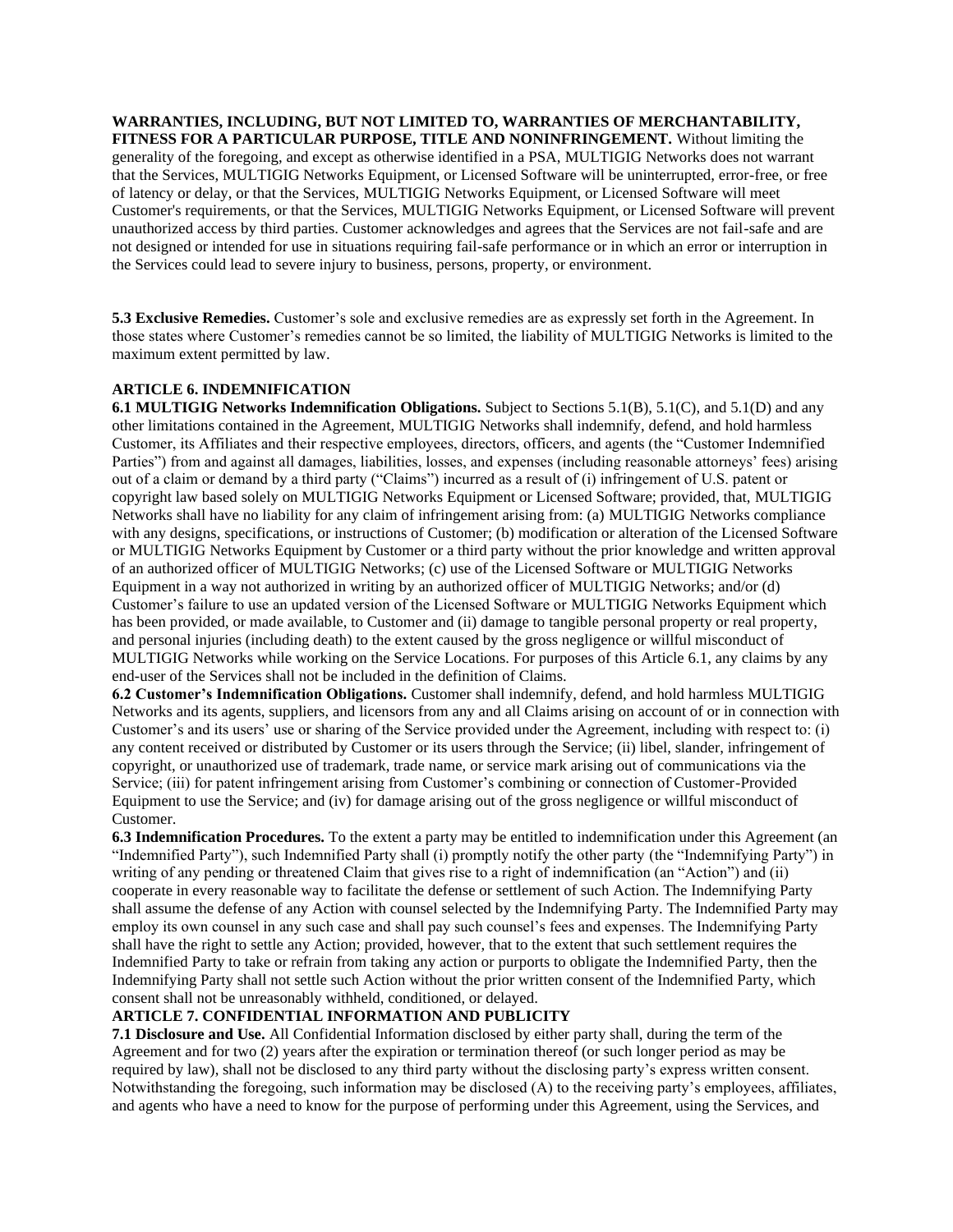rendering the Services (provided that in all cases the receiving party shall take appropriate measures prior to disclosure to its employees, affiliates, and agents to assure against unauthorized use or disclosure) or (B) as otherwise authorized by this Agreement. Each party's confidentiality obligations hereunder shall not apply to information that: (A) is already known to the receiving party without a pre-existing restriction as to disclosure; (B) is or becomes publicly available without fault of the receiving party; (C) is rightfully obtained by the receiving party from a third party without restriction as to disclosure or is approved for release by written authorization of the disclosing party; or (D) is developed independently by the receiving party without use of the disclosing party's Confidential Information. Each party agrees to treat all Confidential Information of the other in the same manner as it treats its own proprietary information, but in no case using less than a reasonable degree of care. If either party is required to disclose Confidential Information pursuant to a judicial order or other compulsion of law, such party shall be permitted to make such disclosure provided that it: (a) limits the disclosure to only that information which is required to be disclosed by such order or legal requirement, (b) if permitted, provides the disclosing party with prompt notice of such order, and (c) reasonably assists the disclosing party in obtaining a protective order, if requested and at the disclosing party's expense.

**7.2 Publicity.** Neither party shall issue any publication or press release relating to, or otherwise disclose the existence of, the terms and conditions of any contractual relationship between MULTIGIG Networks and Customer without the prior written consent of the other party.

**7.3 Remedies.** Notwithstanding any other Article of this Agreement, the non-breaching party shall be entitled to seek equitable relief to protect its interests pursuant to this Article 7, including, but not limited to, injunctive relief. **ARTICLE 8. PROHIBITED USES; MULTIGIG NETWORKS POLICIES** 

**8.1 Prohibited Uses; MULTIGIG Networks Policies.** Customer is prohibited from using, or permitting the use of, any Service (i) for any purpose in violation of any law, rule, regulation, or policy of any government authority; (ii) in violation of the MULTIGIG Networks Acceptable Use Policy ("AUP") available on the Website; (iii) for any use as to which Customer has not obtained all required government approvals, authorizations, licenses, consents, or permits; or (iv) to interfere unreasonably with the use of MULTIGIG Networks service by others or the operation of the Network. Customer is responsible for the compliance of its users with the provisions of the Agreement. Customer may not sell, resell, sublease, assign, license, sublicense, share, provide, or otherwise utilize in conjunction with a third party (including, without limitation, in any joint venture or as part of any outsourcing activity) the Services or any component thereof. Customer acknowledges and agrees that use of the Services, including by Customer, its Affiliates, and any users, shall be subject to the AUP. Notwithstanding anything to the contrary contained in Section 4.3, MULTIGIG Networks reserves the right to act immediately and without notice to (a) terminate or suspend the Agreement and/or any Services if MULTIGIG Networks determines that such use or information is in violation of this Article 8.1 and such termination will constitute a termination for cause and (b) terminate or suspend the Services in the event of fraudulent use of Customer's Services. Customer acknowledges and agrees that MULTIGIG Networks is not obligated to detect or report unauthorized or fraudulent use of the Services to Customer.

**8.2 Privacy Policy.** MULTIGIG Networks will comply with the MULTIGIG Networks Privacy Policy ("Privacy Policy") which is available at the Website. MULTIGIG Networks is not responsible for any information provided by Customer to third parties and Customer assumes all privacy and other risks associated with providing personally identifiable information to third parties via the Services.

### **ARTICLE 9. MISCELLANEOUS TERMS**

**9.1 Force Majeure.** Neither party nor its Affiliates shall be liable to the other party for any delay, failure in performance, loss, or damage to the extent caused by force majeure conditions such as acts of God, fire, explosion, power blackout, cable cuts, acts of regulatory or governmental agencies, unforeseeable third party actions, or other causes beyond the party's reasonable control, except that Customer's obligation to pay for Services provided under the Agreement shall not be excused. Changes in economic, business, or competitive condition shall not be considered force majeure events.

**9.2 Assignment or Transfer.** Customer shall not assign any right, obligation, or duty, in whole or in part, nor of any other interest hereunder, without the prior written consent of MULTIGIG Networks, which shall not be unreasonably withheld. All obligations and duties of either party hereunder shall be binding on all successors in interest and permitted assigns of such party.

**9.3 Notices.** Except as otherwise identified herein, any notice sent pursuant to the Agreement shall be deemed given and effective when sent by e-mail (confirmed by certified mail), or when delivered by overnight express or other express delivery service, in each case, to the following addresses (or to such other addresses as a party may designate by written notice to the other party): (i) with respect to Customer, to the address set forth on any Sales Order; or (ii) with respect to MULTIGIG Networks, to: Vice President of Sales Operations (MULTIGIG Networks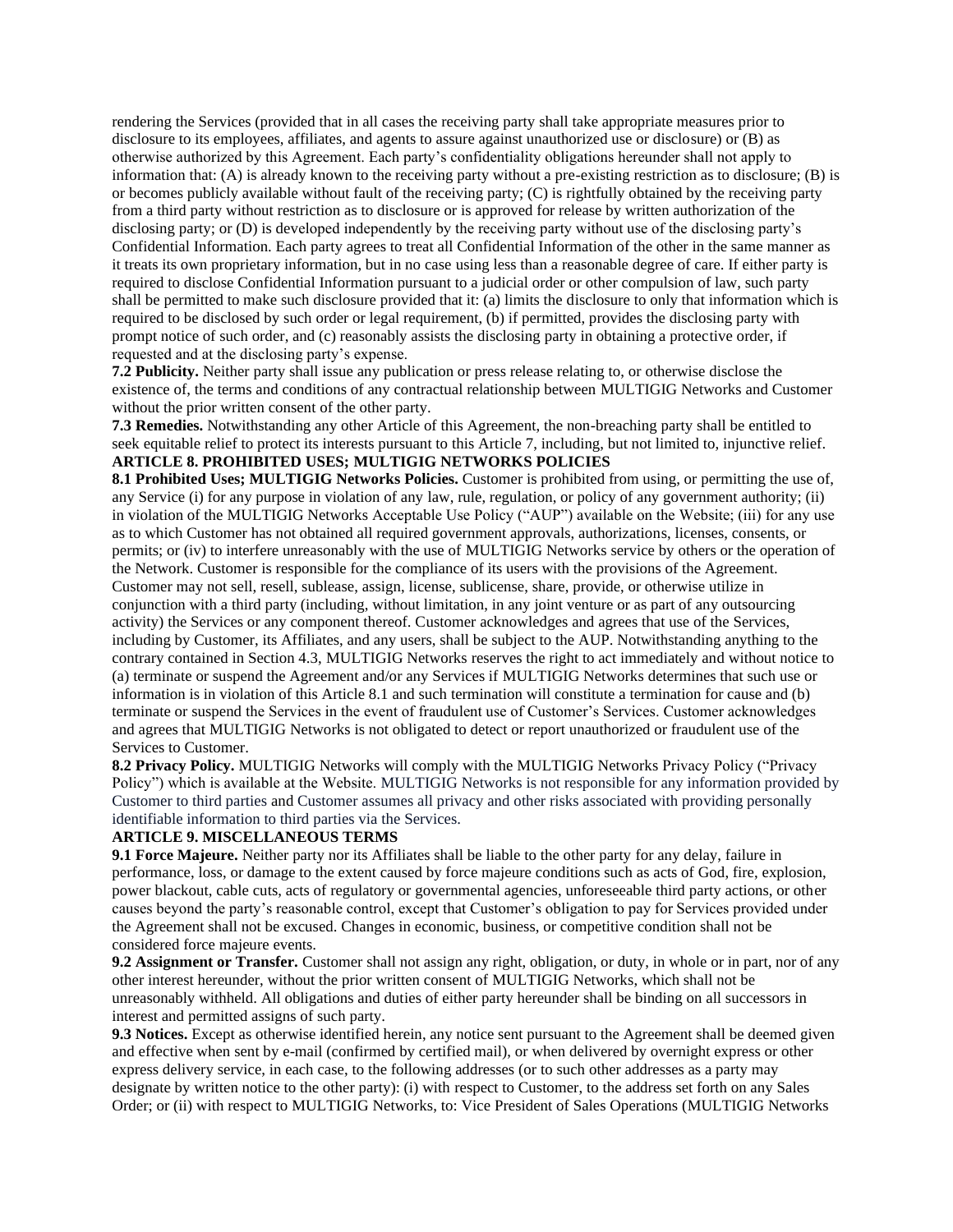Business), One MULTIGIG Networks Center, 1701 JFK Blvd., Philadelphia, PA 19103, with a copy to Legal\_Notices@MULTIGIG Networks.com. Alternatively, Customer may send termination notice to MULTIGIG Networks through the MULTIGIG Networks disconnection portal found at the following URL: https://business.MULTIGIG Networks.com/landingpage/disconnect (as the same may be updated by MULTIGIG Networks from time-to-time).

#### **9.4 Amendments; Changes to the Agreement.**

**A.** The Agreement may not be amended except by a written agreement executed by the parties; provided, that, notwithstanding the foregoing, MULTIGIG Networks may change or modify these General Terms and Conditions and the PSAs, and any related policies (including the AUP and Privacy Policy) from time to time ("Revisions") by posting such Revisions to the Website. The Revisions are effective upon posting to the Website. Customer will receive notice of any Revisions in the next applicable monthly invoice. Customer shall have thirty (30) calendar days from the invoice notice of such Revisions to provide MULTIGIG Networks with written notice that the Revisions adversely affect Customer's use of the Service(s). If, after such notice, MULTIGIG Networks is able to verify such adverse effect but is unable to reasonably mitigate the Revisions' impact on such Services, then Customer may terminate the impacted Service(s) without further obligation (including Termination Charges) to MULTIGIG Networks beyond the termination date. This shall be Customer's sole and exclusive remedy for any Revisions. Terms or conditions contained in any Customer purchase order, or restrictive endorsements or other statements on any Customer form of payment, shall be void and of no force or effect.

**B.** The parties acknowledge that the respective rights and obligations of each party as set forth in this Agreement are based on applicable law and regulations as they exist on the date of the Agreement's execution. The parties agree that in the event of any legislative, regulatory, or judicial order, rule, or regulation, or decision in any arbitration or other dispute resolution proceeding, or other legal or regulatory action that materially affects the provisions of this Agreement or the economic terms of the Agreement, MULTIGIG Networks may, by providing written notice to the Customer, require that the affected provisions of the Agreement be renegotiated in good faith. If Customer refuses to enter such renegotiations, or the parties are unable to reach resolution on new Agreement terms, MULTIGIG Networks may, in its sole discretion, terminate this Agreement, in whole or in part, upon sixty (60) days written notice to Customer.

**9.5 Tariffs.** Notwithstanding anything to the contrary in the Agreement, MULTIGIG Networks may be required to file with regulatory agencies tariffs for certain Services. In such event, the terms set forth in the Agreement may, under applicable law, be superseded by the terms and conditions of the tariffs. Without limiting the generality of the foregoing, in the event of any inconsistency between the Agreement and applicable Sales Orders on one hand, and the relevant tariffs on the other hand, the rates and other terms set forth in the Agreement and applicable Sales Orders will be treated as individual case-basis arrangements to the maximum extent permitted by law. If MULTIGIG Networks voluntarily or involuntarily cancels or withdraws a tariff under which a Service is provided to Customer, the Service will thereafter be provided pursuant to the Agreement and the terms and conditions contained in the tariff immediately prior to its cancellation or withdrawal. In the event that MULTIGIG Networks is required by a governmental authority to modify a tariff under which Service is provided to Customer in a manner that is material and adverse to the Customer, the Customer may terminate the applicable Sales Order upon a minimum thirty (30) days' prior written notice to the other party, without further liability.

**9.6 Entire Understanding; Construction; Survival; Headings; No Waiver.** The Agreement supersedes all prior agreement between the parties with respect to its subject matter and constitutes a complete and exclusive statement of the terms of the agreement between the parties with respect to the subject matter hereof. In the event that any portion of the Agreement is held to be invalid or unenforceable, the parties shall replace the invalid or unenforceable portion with another provision that, as nearly as possible, reflects the original intention of the parties, and the remainder of the Agreement shall remain in full force and effect. The rights and obligations of either party that by their nature would continue beyond the termination or expiration of the Agreement shall survive termination or expiration of the Agreement. The article headings used herein are for reference only and shall not limit or control any term or provision of this Agreement or the interpretation or construction thereof. No failure by either party to enforce any right(s) hereunder shall constitute a waiver of such right(s). The Agreement may be executed in counterpart copies. Each party represents and warrants that **t**he persons who executes the Agreement on its behalf are duly authorized to do so.

**9.7 Choice of Law; Compliance with Laws.** This Agreement shall be governed by, and construed and interpreted in accordance with, the laws of the Commonwealth of Pennsylvania without regard to its conflict of laws principles. Any claim or controversy arising out of or relating to this Agreement shall be brought exclusively in federal or state